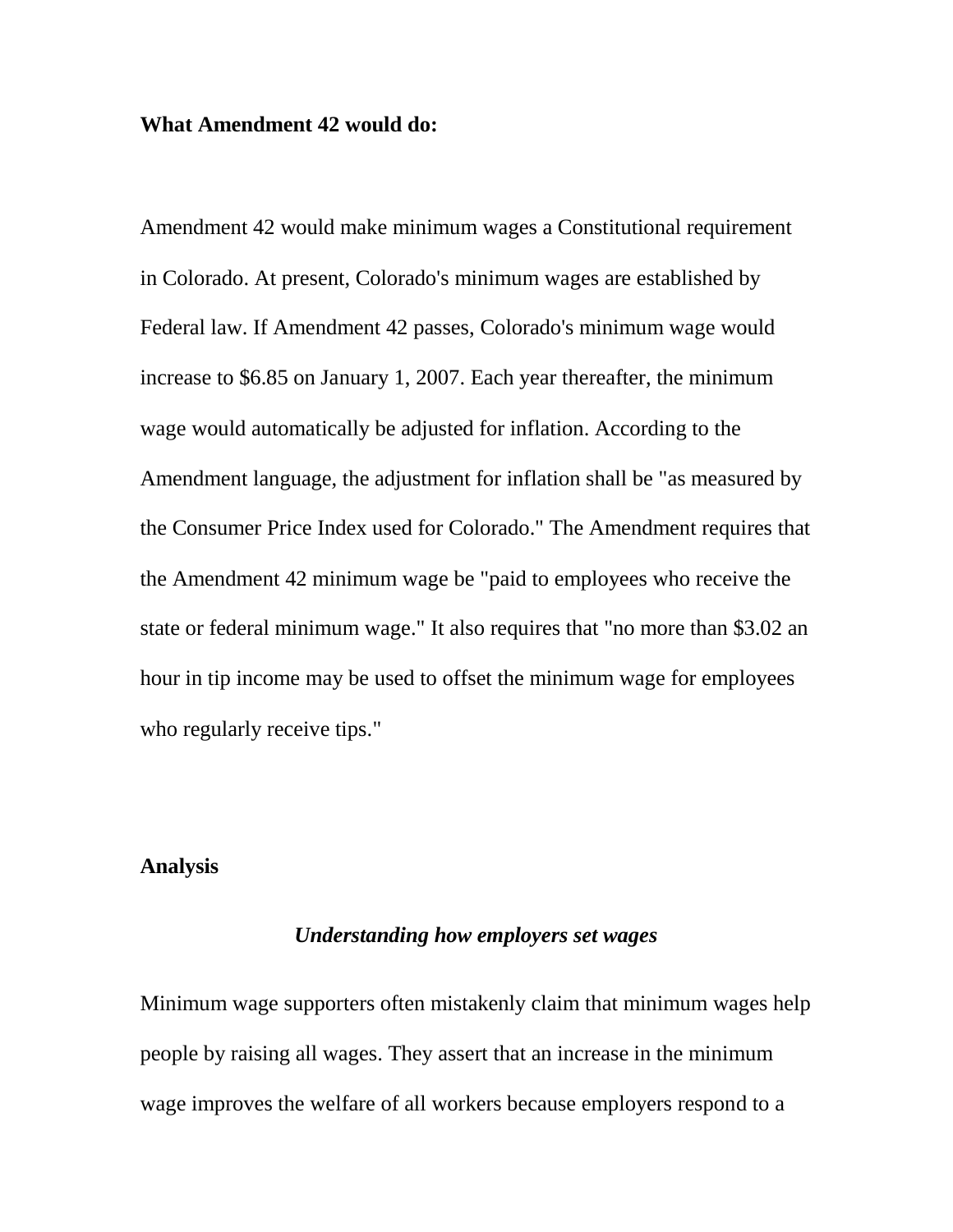minimum wage increase by increasing everyone's wage. Employers are said to pay for this by raising the price of the products that they sell. If is true, then it should be possible to eliminate poverty forever by simply legislating a minimum wage of \$100.

As an increase of \$100 obviously would cause unemployment, supporters of minimum wage increases instead suggest that "moderate increases" have no effect. The problem with this argument is that it assumes that consumers will keep buying the same amount of a product if its price increases. In fact, if an increased minimum wage increases business costs and businesses try to pass cost increases on to consumer by raising prices, consumers generally reduce their purchases. When gasoline prices increased rapidly in 2006, U.S. consumers purchased less gasoline. According to the U.S. Department of Transportation, Office of Highway Policy Information, the volume of gasoline sold in the United States in January-February 2006 was -0.3 percent less than the volume sold during the same months in 2005.

Unable to raise prices, businesses will often respond to increases in labor costs by cutting unprofitable lines of business or by substituting machinery for people. For example, an increase in the minimum wage could encourage a patio contractor to replace several minimum wage workers with a small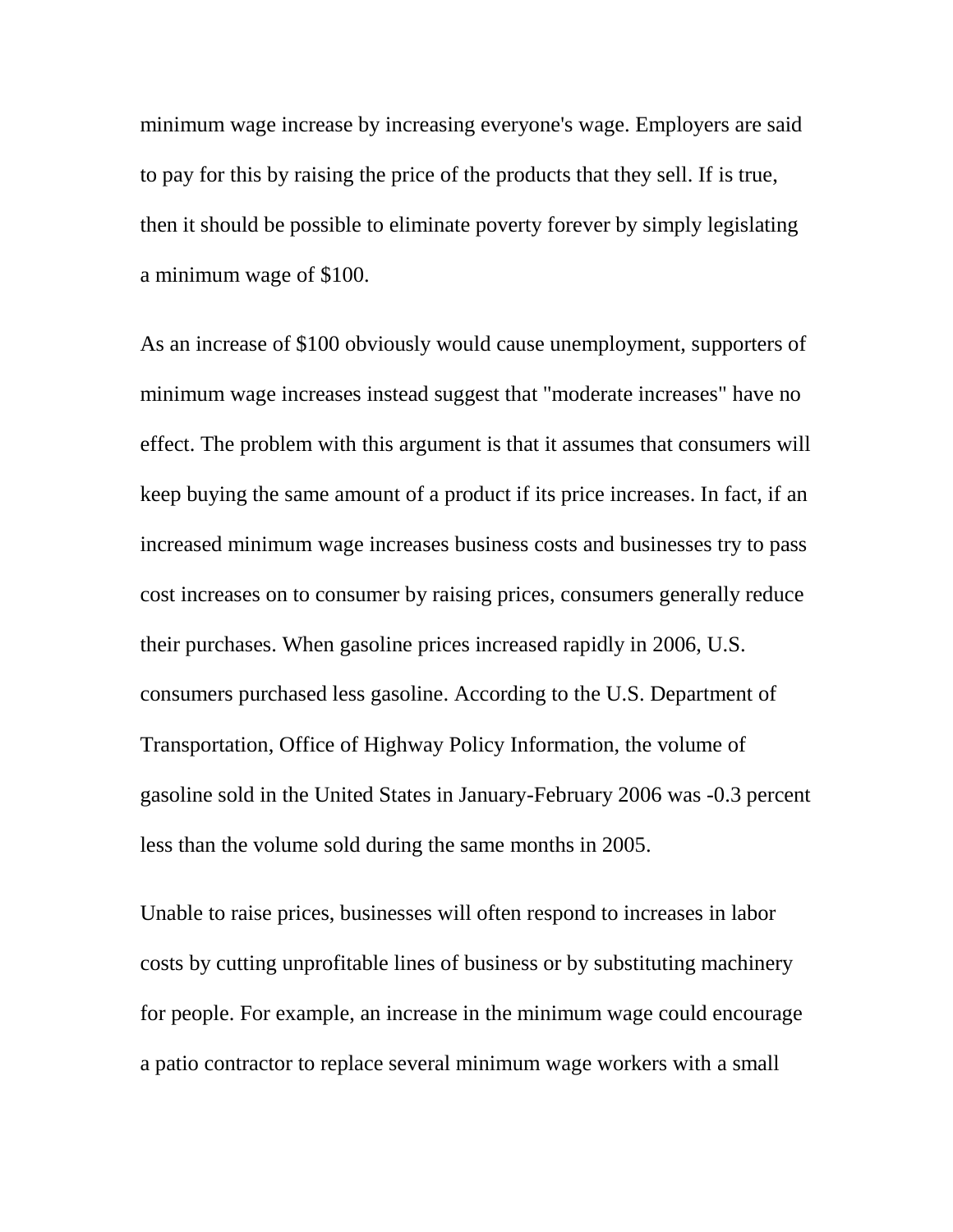backhoe when the time comes to dig patio foundations. An increase in the minimum wage might also cut the paid hours available to employees at a pizza parlor if its owner finds that his higher labor costs now outweigh the profits generated by the handful of customers who patronize the business late at night.

# *Amendment 42 will retard economic development in depressed areas of Colorado*

Amendment 42 includes an automatic adjustment for inflation that will boost the minimum wage if prices rise and reduce it if prices fall. The language of the Amendment specifies that the adjustment for inflation shall be "as measured by the Consumer Price Index for Colorado." The problem is that the Consumer Price Index for Colorado does not exist. The Bureau of Labor Statistics, the federal agency that produces the Consumer Price Index, does not produce a consumer price index for all of Colorado. The consumer price index that it does produce that is related to Colorado is the price index for all urban consumers in the Denver-Boulder- Greely Consolidated Metropolitan Statistical Area (CMSA).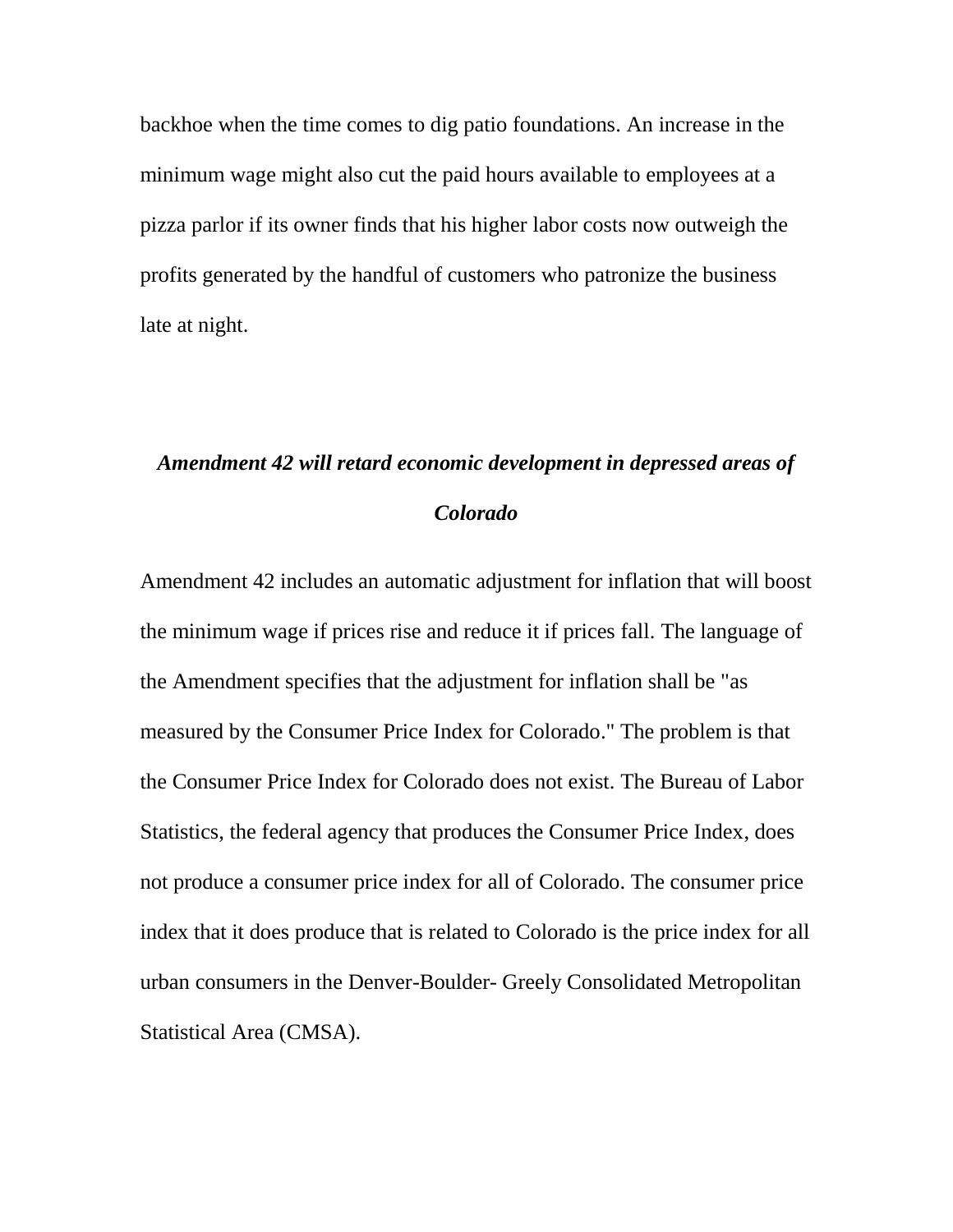This means that the Colorado minimum wage would be adjusted using price changes for a relatively small urbanized section of the state, one that contains roughly half of the state's population. The problem is that price increases in this section of the state may or may not reflect price increases in other sections of the state. If, for example, prices rise more rapidly in the Denver-Boulder-Greely CMSA than in Grand Junction, a minimum wage keyed to price increases in the CMSA could raise the minimum wage in Grand Junction more rapidly than inflation. The result would likely be an increase in unemployment.

Statewide differences in price increases and the cost of living have been documented and they are substantial. Since 1993, the State of Colorado has conducted a statewide survey of the cost-of-living designed to equilibrate state payments to local school districts. Between 2000 and 2002, the labor pool cost of living calculated by the survey rose 4.1 percent in Boulder, 3.5 percent in Denver, and 2.7 percent in Greeley. Over the same period it fell by almost 2 percent in Alamosa, by 3.1 percent in Kit Carson, and by almost 5 percent in Kiowa.

Increasing the minimum wage in an area with falling prices will make struggling employers less likely to hire workers. This will increase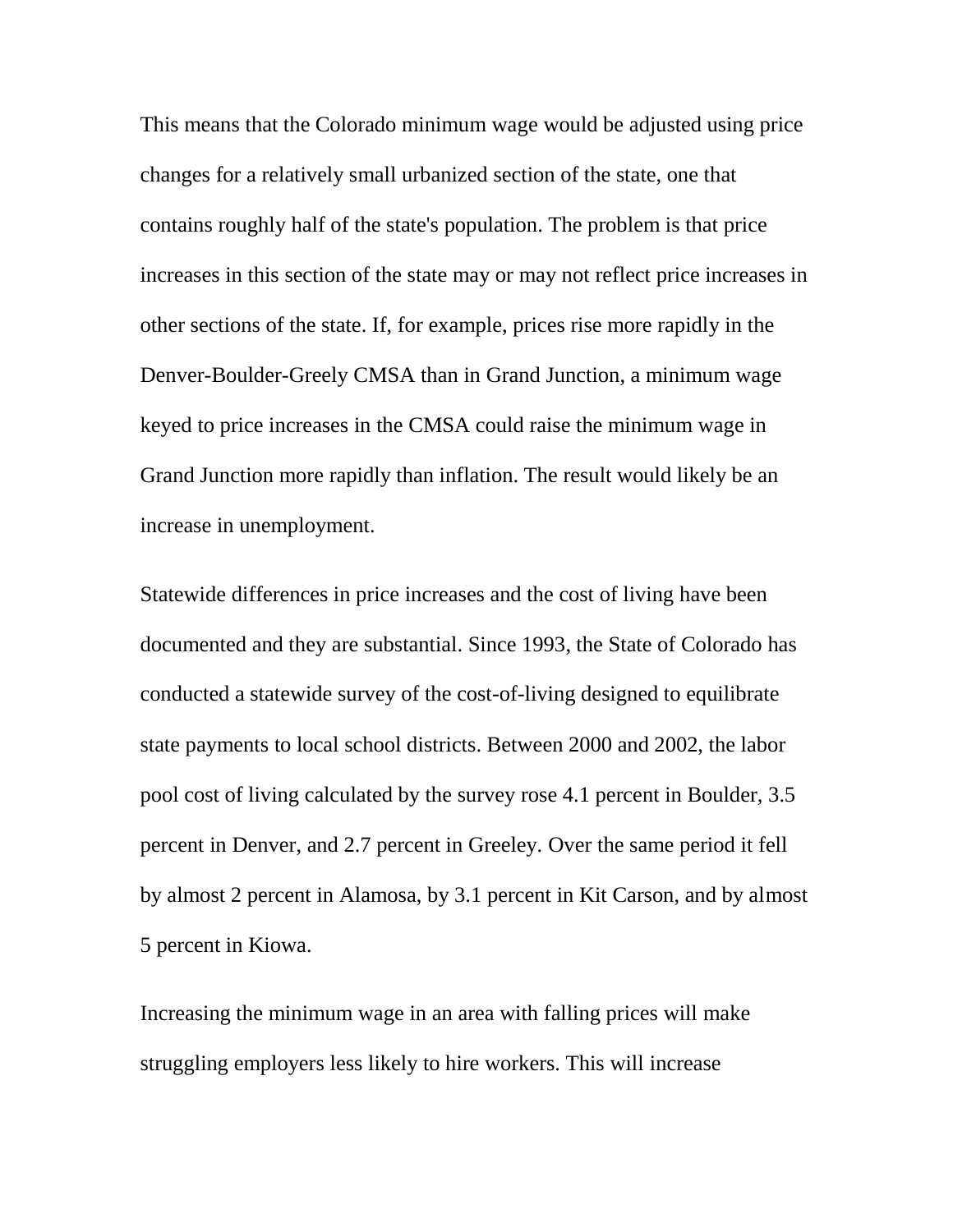unemployment. It also precludes employers from locating in economically depressed areas in an effort to take advantage of less expensive labor. This stymies economic redevelopment.

High minimum wages may also make Colorado less attractive to employers than neighboring states with lower minimum wages.

### *Amendment 42 will increase unemployment*

Professional economists have long believed that an increase in the minimum wage causes unemployment among the least skilled workers, typically teenagers, high school dropouts, and immigrants with low skills and poor English. It does this by blocking access to jobs, by reducing on the job training, and by retarding the normal progression from a low wage job to a better, higher paying job. Supporters of Amendment 42 dispute this finding. They claim that hundreds of economists say that a moderate increase in the minimum wage will have no effect on employment.

The literature on the effects of minimum wage increases spans many decades and many countries. Its general conclusion is that increases in the minimum wage increase unemployment. To the extent that employers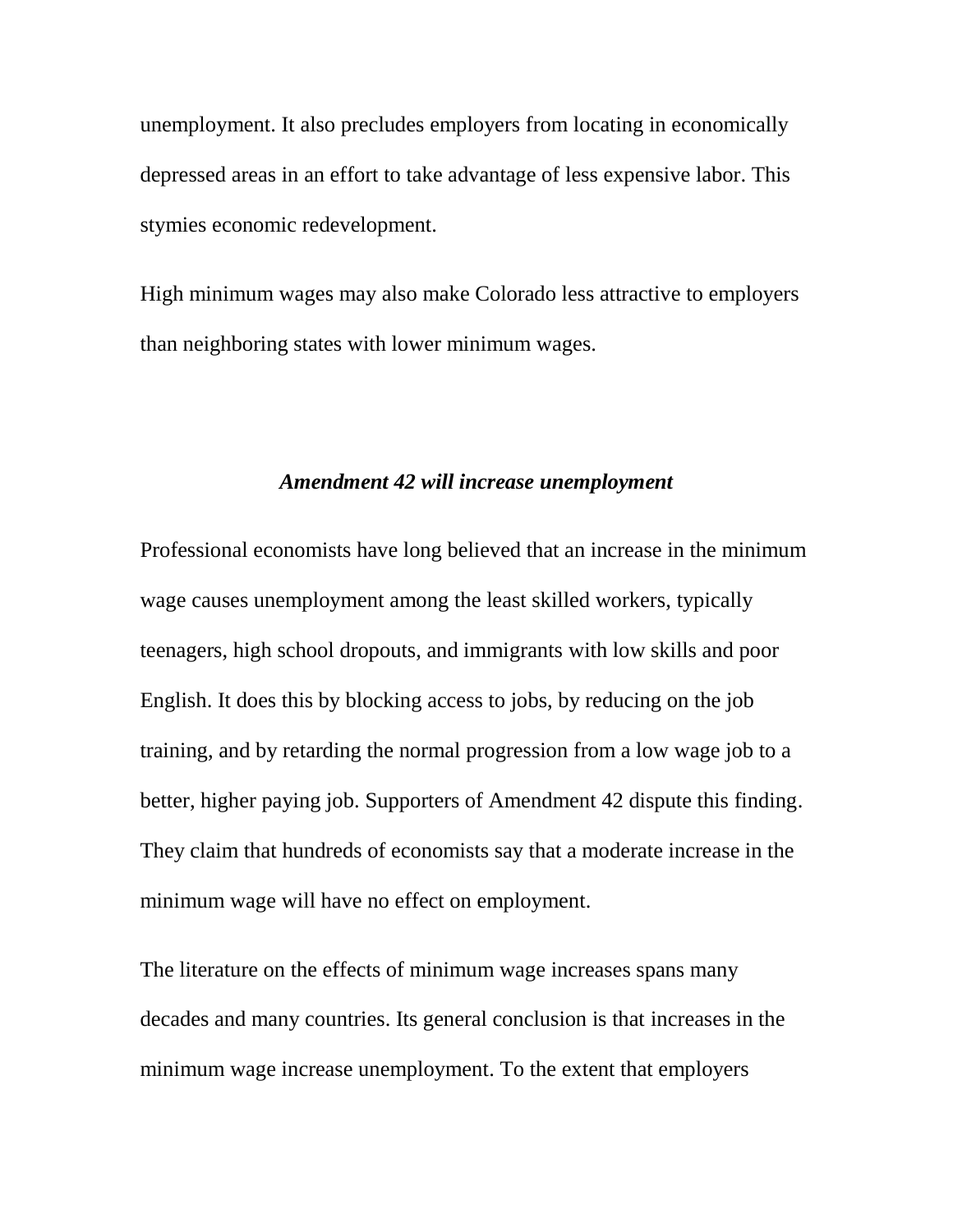respond to minimum wage increases by reducing other job benefits like free meals, lodging, and reduced price educational opportunities, minimum wage increases also reduce opportunity.

A [summary](http://www.cato.org/pubs/regulation/reg18n1c.html) of the older research written for non economists was done by Deere, Murphy and Welch in a 1995 edition of *Regulation.* An [extensive](http://www.house.gov/jec/cost-gov/regs/minimum/50years.htm) [bibliography](http://www.house.gov/jec/cost-gov/regs/minimum/50years.htm) from the Joint Economic Committee also summarizes the findings of 50 years of minimum wage research. [Neumark and Wascher,](http://www.federalreserve.gov/pubs/feds/2003/200323/200323pap.pdf#search=%22OECD%20%22minimum%20wage%22%20Neumark%22) 2003, find that minimum wage increases also increase unemployment in countries other than the United States. The OECD reached the same conclusion in its [summary](http://www.olis.oecd.org/OLIS/1997DOC.NSF/43bb6130e5e86e5fc12569fa005d004c/07d55af554c8b8fbc125657100425b90/$FILE/12E77672.DOC) of minimum wage effects for the Irish minimum wage commission. [Abowd, Kramarz, and Margolis](http://www.nber.org/papers/w6996) (1999) find that change in minimum wage has "very strong" effect on workers employed at minimum wage in France and the United States. They find that a minimum wage increase decreases the probability of future employment by around 1 percent.

Deere, Murphy, and Welch provide an excellent description of the minimum wage controversy ignited by the publication of a series of studies by Card and Krueger. These studies are the major references for those who claim that minimum wage increases do not affect employment. The most famous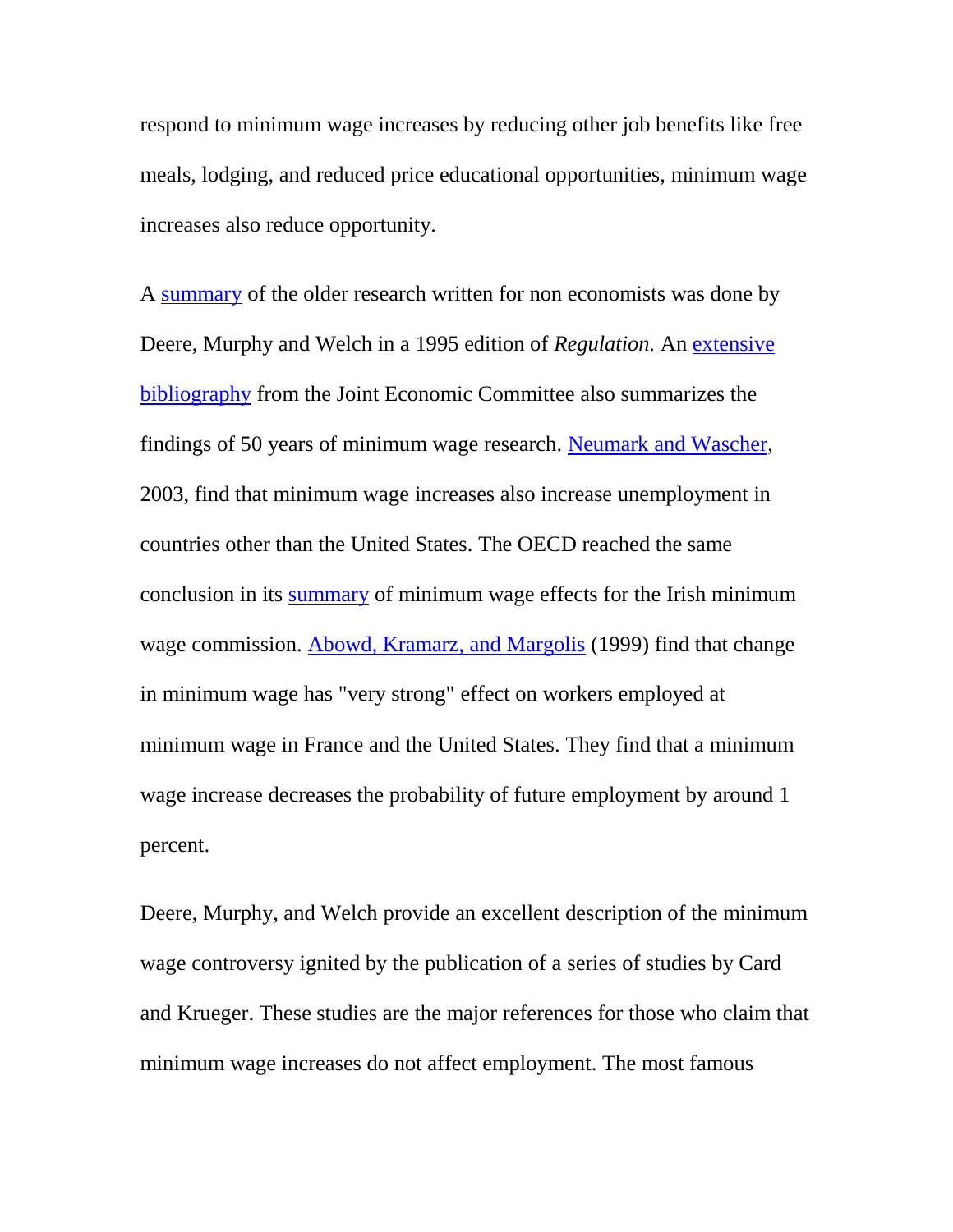Card/Krueger study was of fast food restaurants in Pennsylvania and New Jersey when New Jersey raised the minimum wage and Pennsylvania did not. They contacted 500 fast-food outlet managers to check on hiring how many part and full-time employees were working at the restaurants before and after the minimum wage increase. They concluded that restaurant employment in New Jersey rose while restaurant employment in Pennsylvania fell.

A [pointed critique](http://www.house.gov/jec/cost-gov/regs/minimum/illusion.htm) of the fast-food Card/Krueger study is available from Senate Joint Economic Committee economist Reed Garfield. In brief, when [Neumark](http://www.econ.jhu.edu/people/Barnow/neumarmw.pdf#search=%22%22American%20Economic%20Review%22%20Neumark%20Card%20Krueger%20%22minimum%20wage%22%20New%20Jersey%20debate%22) and Wascher repeated the Card/Krueger survey using actual payroll data for a similar sample of restaurants, they arrived at the opposite conclusion — hours worked in New Jersey fell. The Card/Krueger methodology did not account for the fact that employers could respond to the minimum wage increase by giving the same employees fewer hours. A summary of the entire Card/Krueger minimum wage debate, with extensions, appeared in the [Economist.](http://www-personal.umich.edu/~kathrynd/minimumwage.pdf#search=%22%22American%20Economic%20Review%22%20employment%20Card%20Krueger%20%22minimum%20wage%22%20New%20Jersey%20debate%22)

Amendment 42 supporters assert that "hundreds of economists" believe that a moderate increase in the minimum wage has no effect on employment. The American Economic Association has more than 25,000 members. In view of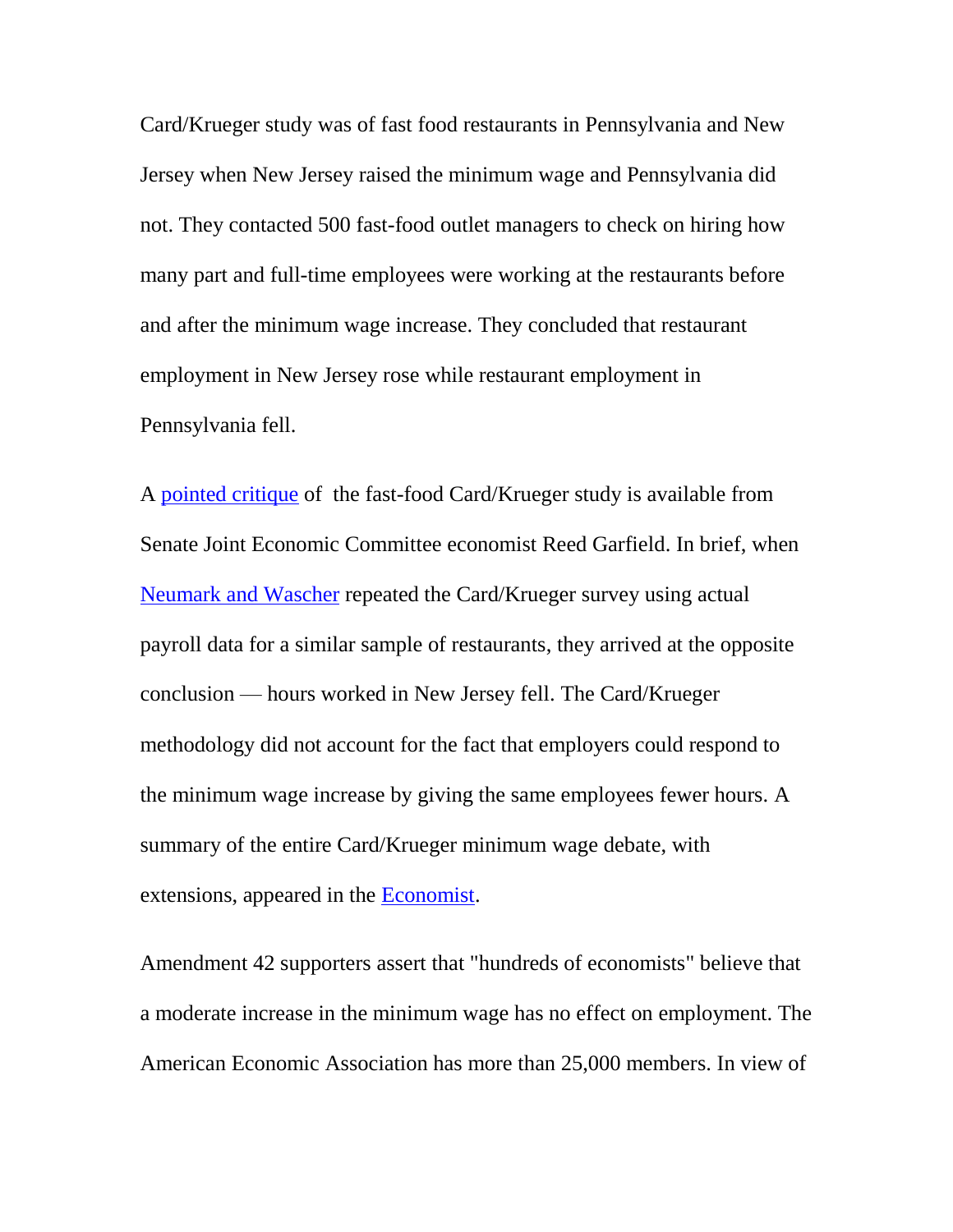the extensive literature by professional economists who find that minimum wage increases increase both unemployment and poverty, the claim that hundreds of unidentified people disagree is less than impressive.

### *On balance, Amendment 42 will likely to increase poverty*

Although some low wage workers benefit from minimum wage increases because they both keep their jobs and enjoy a pay raise, the data suggest that more low wage workers are harmed when minimum wage increase because they lose their jobs or have their hours cut as employers adjust to an arbitrary increase in labor costs. Employers may often cut valuable fringe benefits for low wage workers when labor costs increase. These fringe benefits can include things like company training, housing, free meals, childcare, and English lessons. A summary of research on this subject is available in a 1999 Federal Reserve of Cleveland commentary by Neumark, Schweitzer, and Wascher titled ["Will Increasing the Minimum Wage Help](http://www.clevelandfed.org/research/com99/0201.pdf)  [the Poor."](http://www.clevelandfed.org/research/com99/0201.pdf) The authors conclude that "on balance, our estimates suggest that" the employment losses caused by a minimum wage increase outweigh the higher incomes associated with it.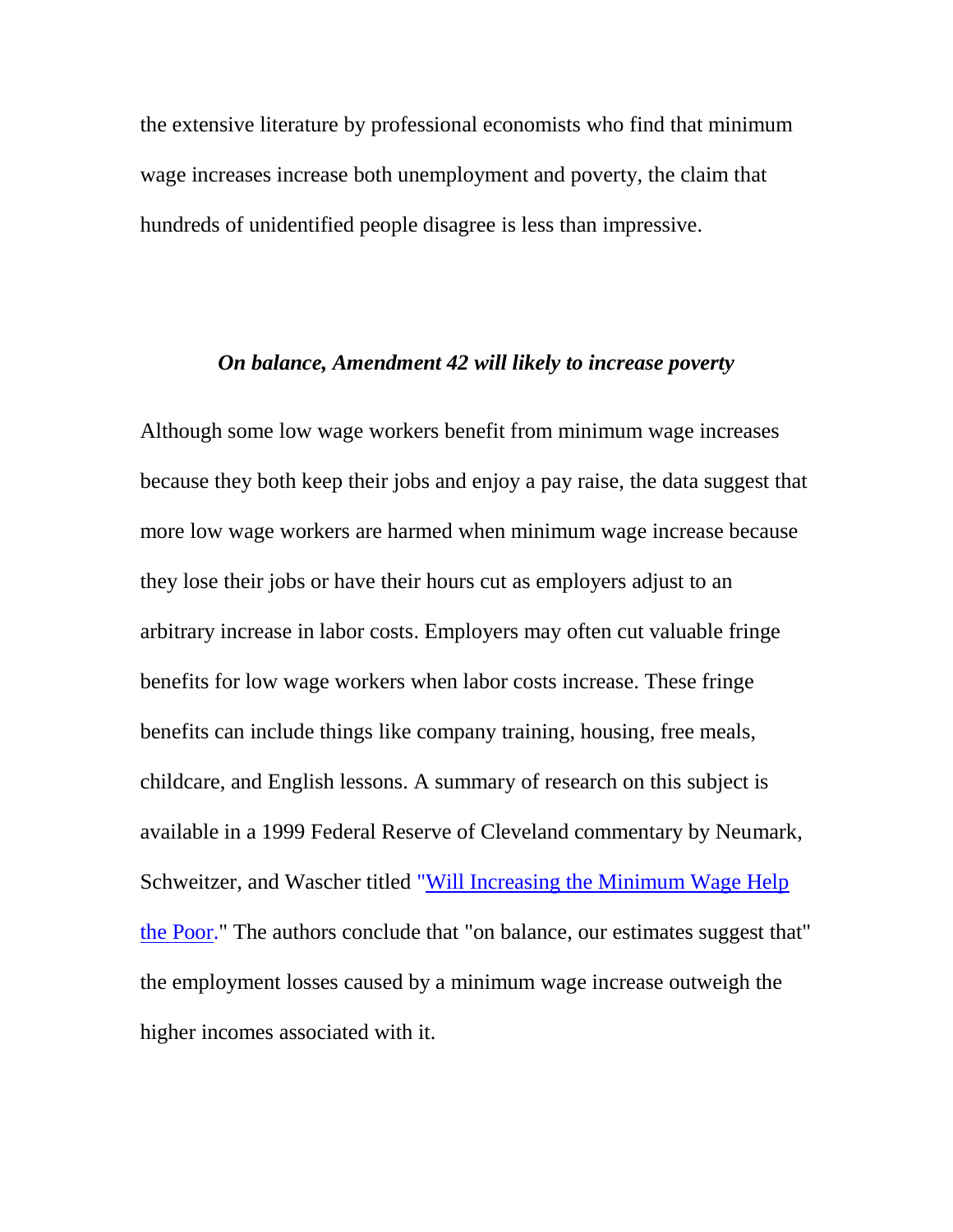Additional evidence that minimum wages are more likely to cause poverty than to eliminate it comes from a 2000 paper by Page, Spetz, and Miller. They examined the effect of the minimum wage on welfare caseloads. Spetz [testified](http://edworkforce.house.gov/hearings/106th/fc/minwage10799/spetz.htm) before the House committee on Education and the Workforce on October 7, 1999, explaining that as one would expect if minimum wage increases disproportionately disadvantage the poor and unskilled, their work showed that minimum wage increases appear to increase welfare caseloads.

In July 2004, [Neumark and Nizalova,](http://www.nber.org/papers/w10656) found that minimum wages also have long run effects and that they lower future wages, and result in less training. This is consistent with the theory that suggests that having a job teaches important lessons about work and that on the job training in minimum wage jobs has significant value for low wage workers. There is also evidence from 1994 that suggests that a minimum wage increase tends to increase the probability that teens will leave school. A summary is available at [SSRN.](http://papers.ssrn.com/sol3/papers.cfm?abstract_id=254552)

# *Amendment 42 benefits union labor at the expense of the lowest income workers*

The major beneficiaries of minimum wage increases are union members. High minimum wages reduce the cost difference between low skilled